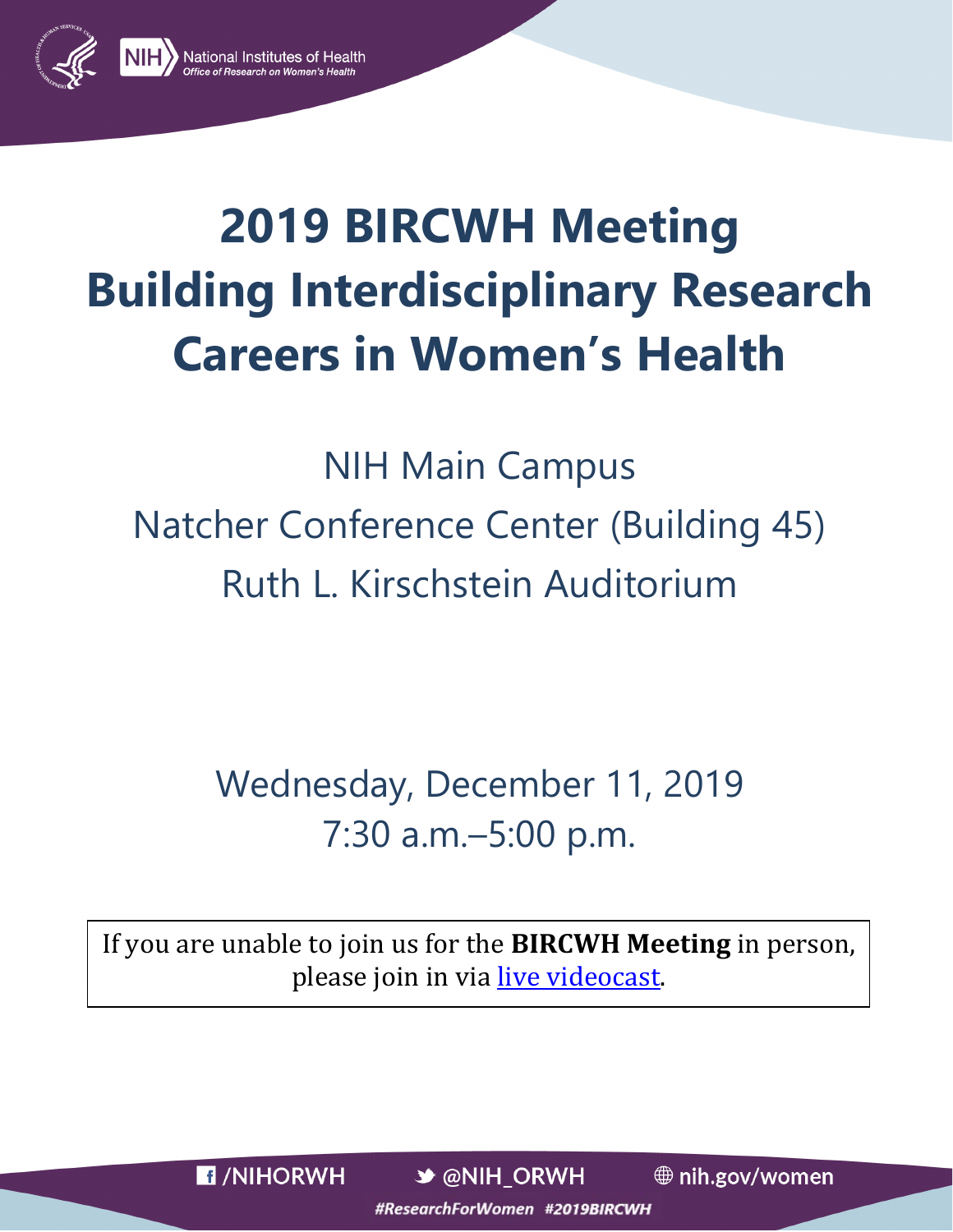



| 7:30-8:00 a.m.    | <b>Registration and Networking</b>                                                                                                                                                                                                                                                                                                                                                                                                                                                                                                                                                                                                                                                                      | <b>Auditorium</b> |
|-------------------|---------------------------------------------------------------------------------------------------------------------------------------------------------------------------------------------------------------------------------------------------------------------------------------------------------------------------------------------------------------------------------------------------------------------------------------------------------------------------------------------------------------------------------------------------------------------------------------------------------------------------------------------------------------------------------------------------------|-------------------|
| $8:00-8:15$ a.m.  | <b>Welcome from ORWH</b><br>Janine Austin Clayton, M.D.<br>$\bullet$<br>National Institutes of Health (NIH) Associate Director for<br>Research on Women's Health<br>Director, Office of Research on Women's Health (ORWH),<br><b>NIH</b><br>Lisa Begg, Dr.P.H., RN<br>$\bullet$<br>Senior Research Program Officer, ORWH<br>Program Official, BIRCWH Program                                                                                                                                                                                                                                                                                                                                            | <b>Auditorium</b> |
| $8:15$ a.m.       | <b>Introduction of Keynote Speaker</b><br>Janine Austin Clayton, M.D.                                                                                                                                                                                                                                                                                                                                                                                                                                                                                                                                                                                                                                   | <b>Auditorium</b> |
| $8:15-9:00$ a.m.  | <b>Keynote Address:</b><br>Ruth L. Kirschstein Memorial Lectureship<br><b>Strategic Career Development: Charting the Course</b><br>Judith G. Regensteiner, Ph.D.<br>$\bullet$<br>Professor of Medicine<br>Judith and Joseph Wagner Chair in Women's Health<br>Research<br>Director, Center for Women's Health Research<br>Director, Women in Medicine and Science<br>University of Colorado School of Medicine                                                                                                                                                                                                                                                                                          | <b>Auditorium</b> |
| $9:00-10:30$ a.m. | <b>Panel: Next-Generation Data and the Future of</b><br><b>Women's Health</b><br>Yoel Sadovsky, M.D. (Moderator), Magee-Womens<br>$\bullet$<br>Research Institute and Foundation<br>Eric Vilain, M.D., Ph.D.,<br>$\bullet$<br><b>Children's National Medical Center</b><br>(Special Presentation: Genomic Approaches and Big Data<br>for Precision Medicine)<br>Jill Goldstein, Ph.D., Harvard University<br>$\bullet$<br>Maria Oquendo, M.D., Ph.D., University of Pennsylvania<br>$\bullet$<br>Jeanne-Marie Guise, M.D., M.P.H., Oregon Health &<br>$\bullet$<br><b>Science University</b><br>Karlie Sharma, Ph.D., National Center for Advancing<br>$\bullet$<br>Translational Sciences (NCATS), NIH | <b>Auditorium</b> |
| 10:30-11:00 a.m.  | <b>Break and Networking Opportunity</b>                                                                                                                                                                                                                                                                                                                                                                                                                                                                                                                                                                                                                                                                 |                   |

**B**/NIHORWH

**→ @NIH\_ORWH** 

**● nih.gov/women**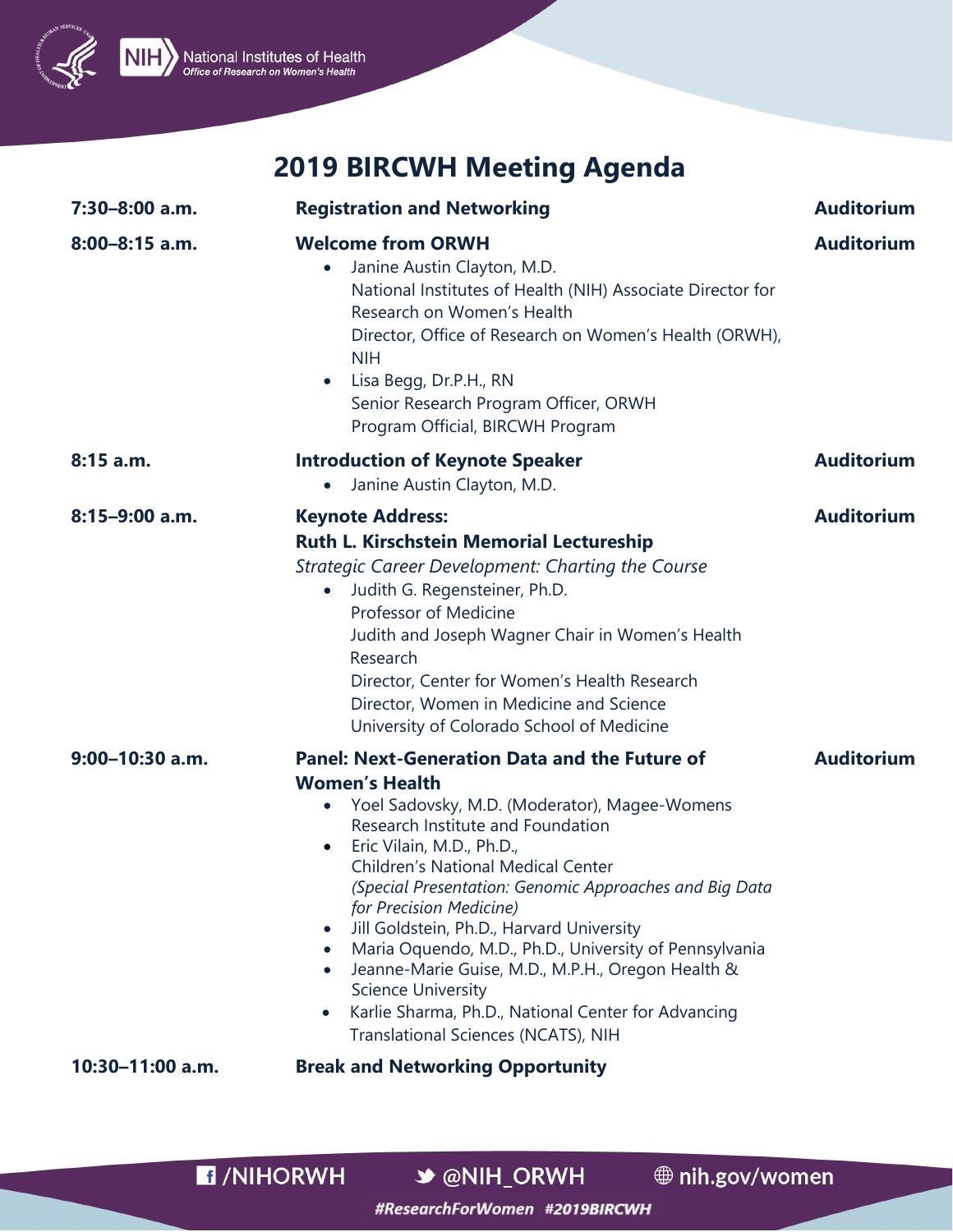

National Institutes of Health

**Introduction of the 2019 BIRCWH Scholars**  $11:00 a.m.$ **Auditorium** • Lisa Begg, Dr.P.H., RN 11:00 a.m.-12:00 p.m. **2019 BIRCWH Scholars - Podium Presentations Auditorium**  $\bullet$ **Body Composition and Markers of** Cardiometabolic Health in Transgender Youth on **Gonadotropin-releasing Hormone Agonists Compared to Cisgender Youth** Natalie J. Nokoff, Sharon L. Scarbro, Elizabeth Juarez-Colunga, Kerrie L. Moreau, Kristen J. Nadeau, Philip Zeitler, and Megan M. Kelsey **Program PI:** Judith Regensteiner, Ph.D., University of Colorado BIRCWH Program **Inflammatory Response to Acute Psychological**  $\bullet$ **Stress and Risk of Major Adverse Cardiovascular Events among Patients with Coronary Heart Disease: Sex Differences** Samaah M. Sullivan, An Young, Muhammad Hammadah, Bruno B. Lima, Yi-An Ko, Brad D. Pearce, Amit Shah, Jeong Hwan Kim, Kasra Moazzami, Nancy Murrah, Emily G. Driggers, Belal Kaseer, Oleksiy Levantsevych, Ammer Haffar, Laura Ward, Allison Hankus, Tené T. Lewis, Puja K. Mehta, J. Douglas Bremner, Paolo Raggi, Arshed Quyyumi, and Viola Vaccarino **Program PI:** Igho Ofotokun, M.D., Emory University **BIRCWH Program The Association Between Testosterone and Asthma Is Mediated Through Eosinophils in Both Males and Females** Kedir N. Turi, Dawn Newcomb, Tebeb Gebretsadik, Brittney M. Donovan, William D. Dupont, and Tina V. Hartert **Program PI:** Katherine Hartmann, M.D., Ph.D., Vanderbilt University BIRCWH Program 12:00-12:15 p.m. **BIRCWH PI Photograph** 12:00-1:15 p.m. **Lunch/Networking for Meeting Attendees** 12:30-2:30 p.m. **Closed Executive PI Session** 

**E** /NIHORWH

 $\rightarrow$  @NIH ORWH

**⊕** nih.gov/women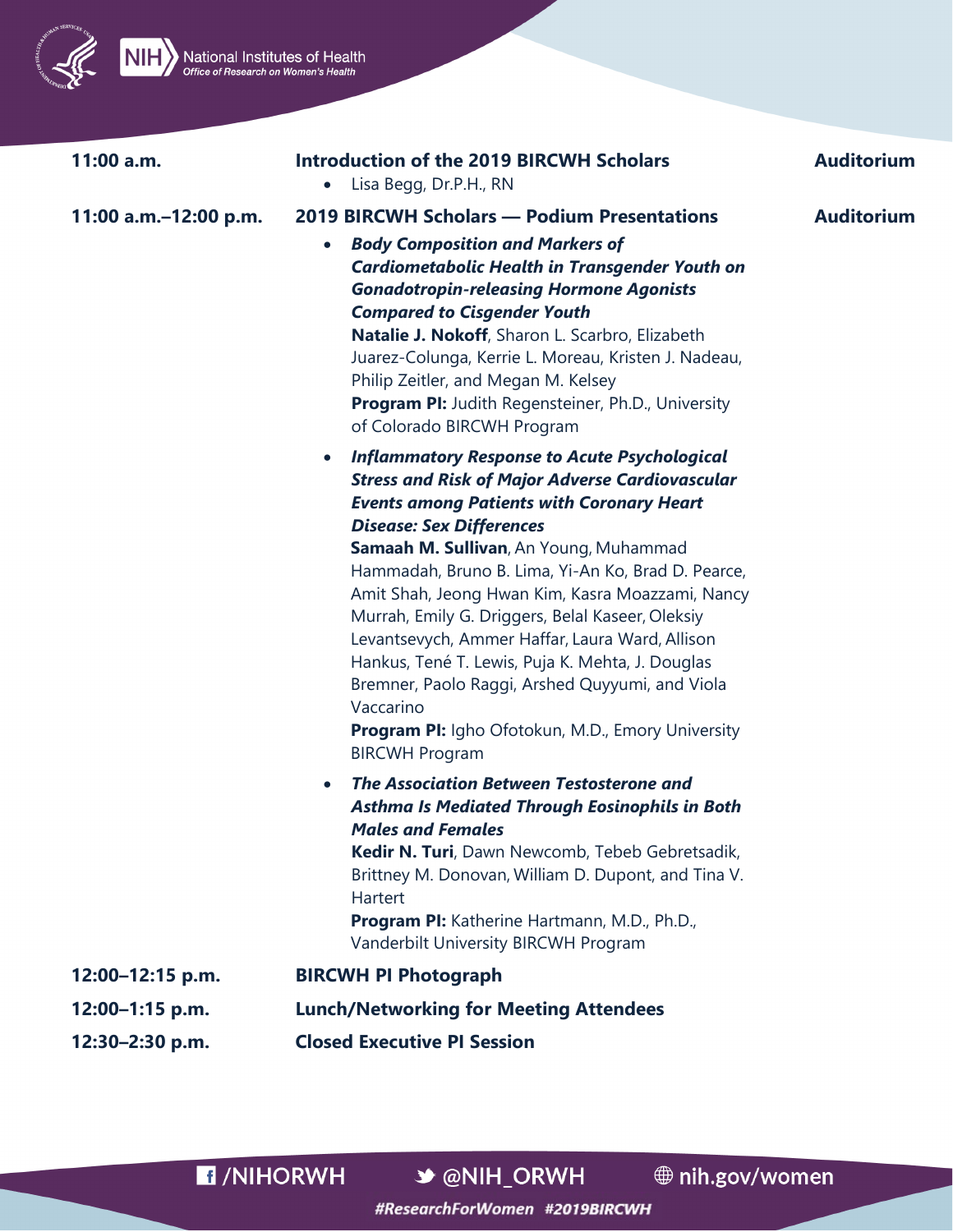

National Institutes of Health

#### **1:15–2:45 p.m. BIRCWH Scholars – NIH ICO Mentoring and**

**Room E1/E2**

#### **Networking Session**

- National Cancer Institute
- National Heart, Lung, and Blood Institute
- National Institute on Aging
- National Institute on Alcohol Abuse and Alcoholism
- National Institute of Allergy and Infectious Diseases
- National Institute of Arthritis and Musculoskeletal and Skin Diseases
- *Eunice Kennedy Shriver* National Institute of Child Health and Human Development
- National Institute on Drug Abuse
- National Institute of Mental Health
- National Institute of Dental and Craniofacial Research

NIH Office of the Director:

- Office of Research on Women's Health
- Office of Behavioral and Social Sciences Research

**3:00–5:00 p.m. BIRCWH Abstracts/Posters Discussion and Networking Atrium 5:00 p.m. Meeting Adjourned**

Please visit<https://orwh.od.nih.gov/career/mentored/bircwh> for information on BIRCWH and to view program abstracts (found under "Related Resources").

Individuals with disabilities who need reasonable accommodations, such as an interpreter or a lactation room, to participate in this meeting should contact Dana Simms at *dana.simms@nih.gov.* 

**E** /NIHORWH

**→ @NIH ORWH** 

**♦ nih.gov/women**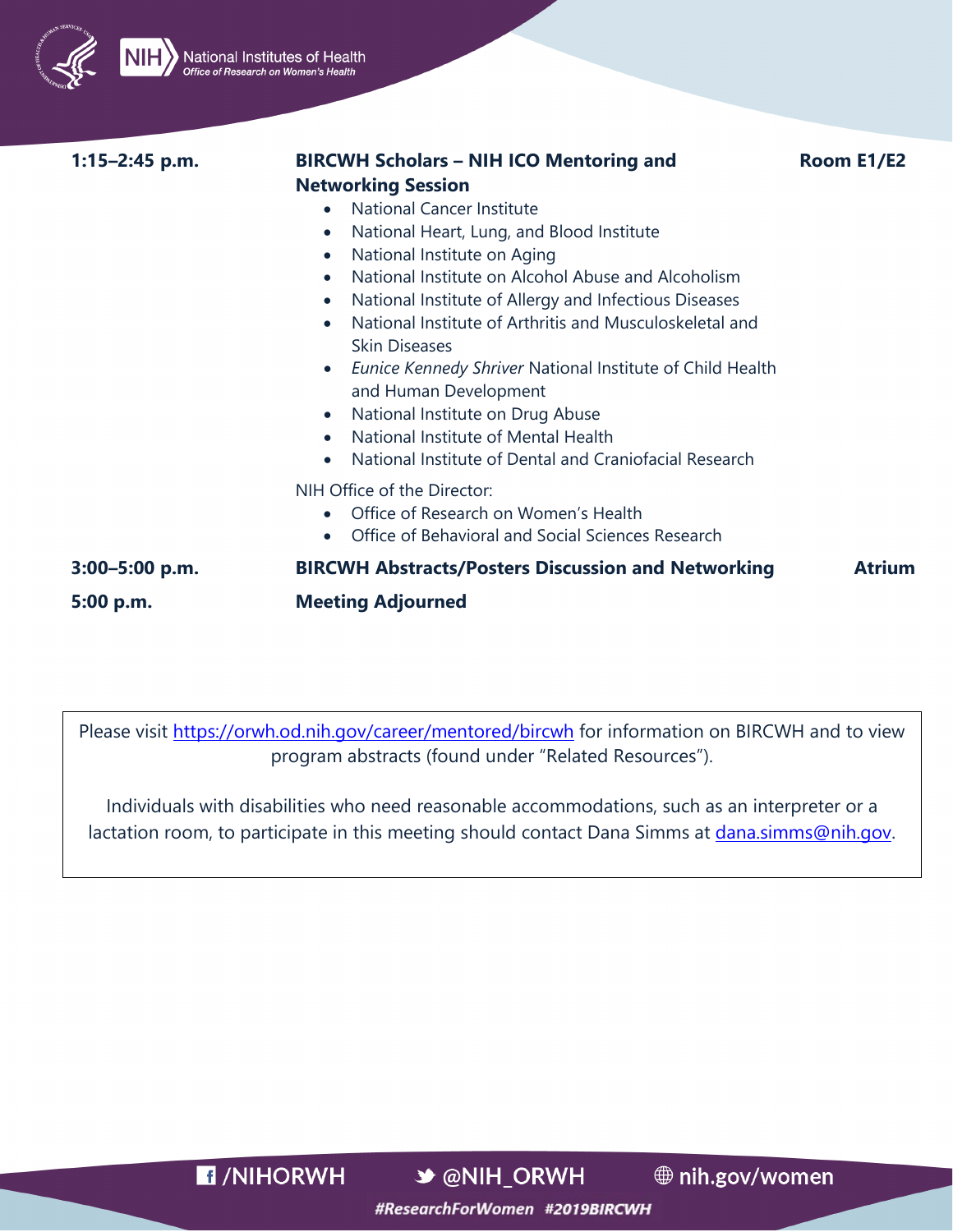

#### **NIH** National Institutes of Health<br>
Office of Research on Women's Health

### **2019 BIRCWH Programs**

| <b>Institution</b>                             | <b>Lead PI</b>                   |
|------------------------------------------------|----------------------------------|
| Duke University                                | Nancy Andrews, M.D., Ph.D.       |
| <b>Emory University</b>                        | Igho Ofotokun, M.D.              |
| Harvard/MGH/Brigham and Women's Hospital       | Jill Goldstein, Ph.D.            |
| <b>Johns Hopkins University</b>                | Daniel Ford, M.D., M.P.H.        |
| Magee-Womens Research Institute and Foundation | Yoel Sadovsky, M.D.              |
| Mayo Clinic                                    | Virginia Miller, Ph.D.           |
| Medical University of South Carolina           | Jacqueline McGinty, Ph.D.        |
| Oregon Health & Science University             | Jeanne-Marie Guise, M.D., M.P.H. |
| <b>Tufts University</b>                        | Karen Freund, M.D., M.P.H.       |
| <b>Tulane University</b>                       | M. "Tonette" Krousel-Wood, M.D.  |
| University of California, Davis                | Ellen Gold, Ph.D.                |
| University of California, San Francisco        | Claire Brindis, Dr.P.H.          |
| University of Colorado                         | Judith Regensteiner, Ph.D.       |
| University of Kentucky                         | Thomas Curry, Ph.D.              |
| University of Minnesota                        | Jerica Berge, Ph.D., M.P.H.      |
| University of North Carolina                   | Kim Boggess, M.D.                |
| University of Pennsylvania                     | Maria Oquendo, M.D.              |
| University of Texas Medical Branch             | Abbey Berenson, M.D., Ph.D.      |
| University of Utah                             | Michael Varner, M.D.             |
| Vanderbilt University                          | Katherine Hartmann, M.D., Ph.D.  |

**E** /NIHORWH

**→ @NIH\_ORWH**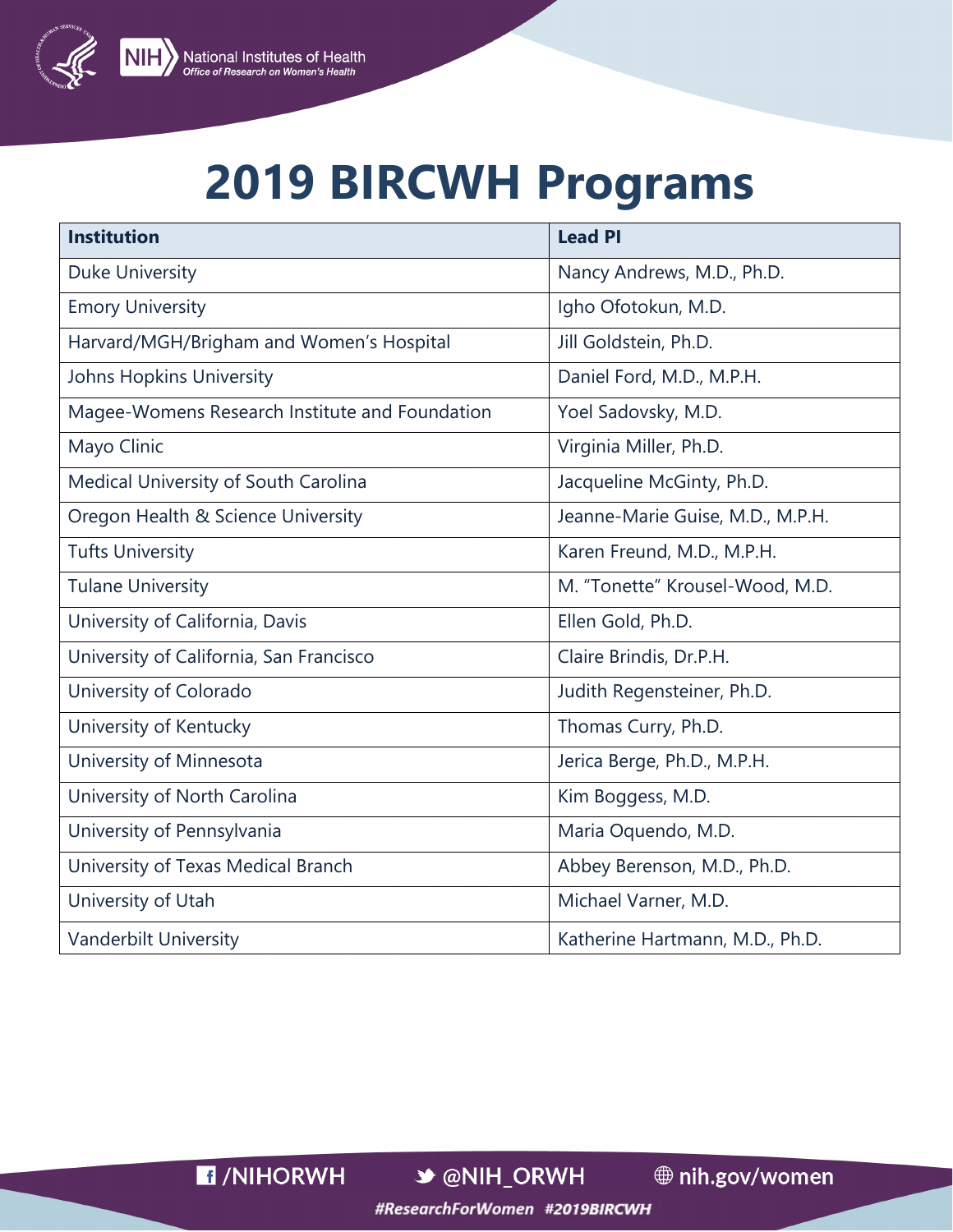

## **2019 BIRCWH Posters** Locations by Lead Author

| Natalie Nokoff, M.D.              | $O-01$ | Jennifer Lewey, M.D., M.P.H. | $P-23$ |
|-----------------------------------|--------|------------------------------|--------|
| Samaah Sullivan, Ph.D., M.P.H.    | $O-02$ | Grace Lim, M.D., M.S.        | $P-24$ |
| Kedir Turi, Ph.D.                 | $O-03$ | Dragana Lovre, M.D.          | $P-25$ |
| Anna Beavis, M.D., M.P.H.         | $P-01$ | Matthew Mauck, M.D.          | $P-26$ |
| Rachel Bonami, Ph.D.              | $P-02$ | Jamila Minga, Ph.D., M.S.    | $P-27$ |
| Kanika Bowen-Jallow, M.D., M.M.S. | $P-03$ | Robert Mutter, M.D.          | $P-28$ |
| Catherine Burnette, Ph.D., M.S.W. | $P-04$ | Leah Owen, M.D., Ph.D.       | $P-29$ |
| Elena Byhoff, M.D., M.Sc.         | $P-05$ | Laura Pace, M.D., Ph.D.      | $P-30$ |
| Brittany Chambers, Ph.D., M.P.H.  | $P-06$ | Rachel Penrod-Martin, Ph.D.  | $P-31$ |
| Catherine Chappell, M.D., M.Sc.   | $P-07$ | Anna Powell, M.D., M.S.      | $P-32$ |
| Niraj Chavan, M.D., M.P.H.        | $P-08$ | Candice Price, Ph.D.         | $P-33$ |
| Quin Denfeld, Ph.D., RN           | $P-09$ | Lauren Ralph, Ph.D., M.P.H.  | $P-34$ |
| Elizabeth Ann Enninga, Ph.D.      | $P-10$ | Stephanie Roberts, M.D.      | $P-35$ |
| Britt Erickson, M.D.              | $P-11$ | Leia Saltzman, Ph.D.         | $P-36$ |
| Sasha Fleary, Ph.D.               | $P-12$ | Jessica Santollo, Ph.D.      | $P-37$ |
| Erika Fuchs, Ph.D., M.P.H.        | $P-13$ | Nathan Schilaty, D.C., Ph.D. | $P-38$ |
| Ayush Giri, Ph.D., M.S.           | $P-14$ | Mark Shen, Ph.D.             | $P-39$ |

**F** /NIHORWH

**→ @NIH\_ORWH** 

**⊕** nih.gov/women